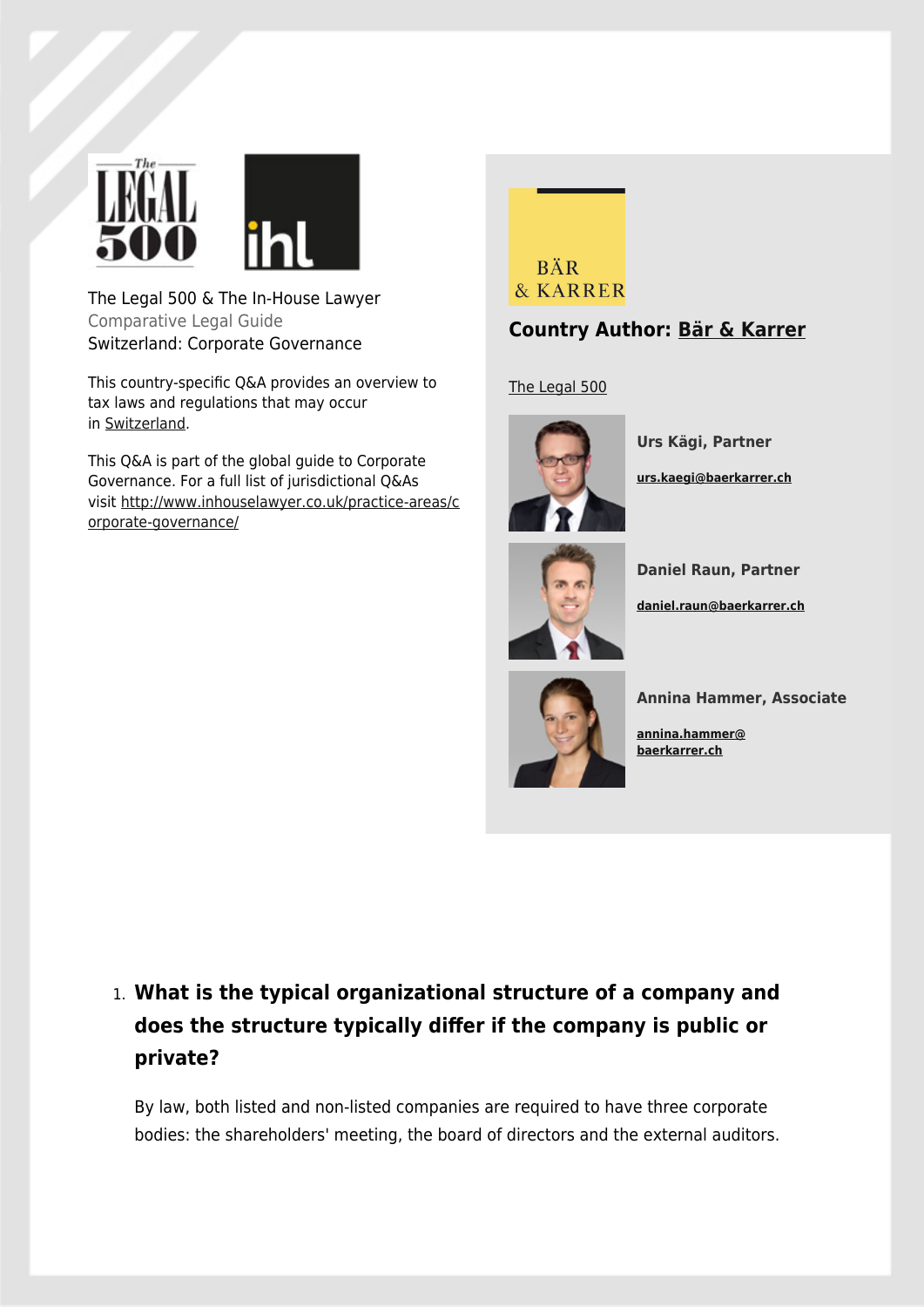Private companies may waive the requirement to perform an audit of their annual accounts (and, therefore, to appoint external auditors) if certain criteria are met.

In listed companies as well as larger private companies, the day-to-day management is typically delegated by the board of directors to the executive management, often called "executive committee" or similar (see question 5).

Further, listed companies are required to establish a compensation committee elected by the shareholders' meeting. The board of directors typically establishes further committees (see question 9).

# 2. **Who are the key corporate actors (e.g., the governing body, management, shareholders and other key constituencies) and what are their primary roles? How are responsibilities divided between the governing body and management?**

The key corporate actors are the board of directors, the executive management and the shareholders (acting at the general meeting of shareholders). The board of directors is responsible for such duties as are non-transferable pursuant to statutory law. These include, among other things, determining the strategy of the company and supervising management. It may delegate all other duties, namely the management of the company, to the executive management based on an authorization in the articles of association and the adoption of organizational regulations. However, such organizational regulations in most cases reserve certain matters for approval by the board of directors, such as significant acquisitions or disposals.

While the law states that the shareholders' meeting is the supreme governing body, its powers are generally confined by law and may be extended by the articles of association in very limited cases only. See question 20.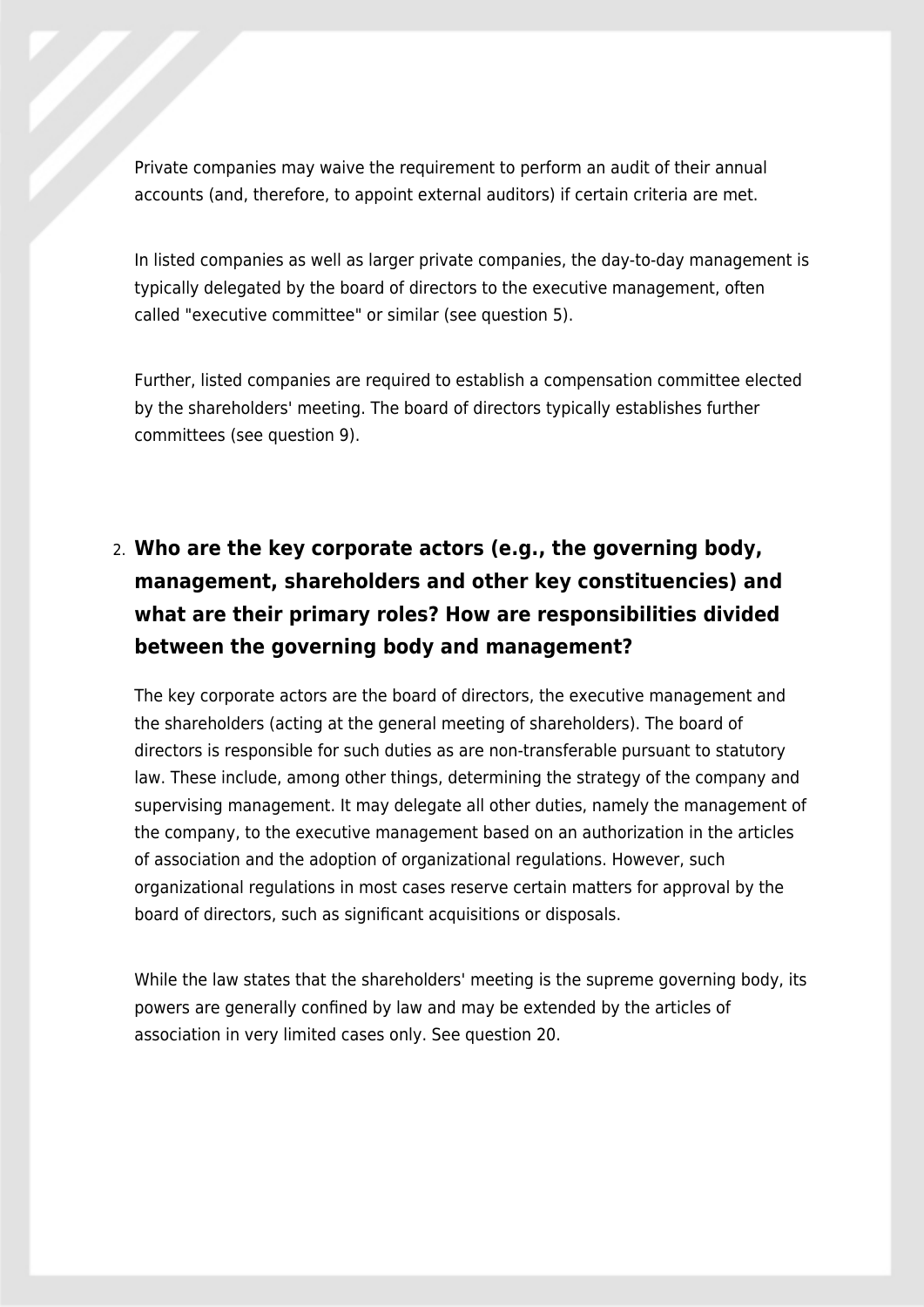#### 3. **What are the sources of corporate governance requirements?**

Swiss company law is primarily set out in art. 620 ff. of the Swiss Code of Obligations ("CO"). The most relevant additional source for listed companies is the Ordinance against Excessive Compensation in Listed Companies ("OaEC"). The OaEC is applicable to companies listed on either a Swiss or foreign exchange. It provides for a mandatory "say on pay" by shareholders regarding executive compensation, the prohibition of severance and certain other forms of payments as well as the duty of the board of directors to produce an annual remuneration report, among further rules. Additionally, companies listed on the SIX Swiss Exchange ("SIX") are subject to SIX's regulations, including the Directive on Information Relating to Corporate Governance ("DCG") which requires companies to publish a Corporate Governance section in the annual report.

The Swiss Code of Best Practice for Corporate Governance ("SCBP") issued by economiesuisse, a private association of Swiss business, contains guidelines regarding matters of Corporate Governance. The SCBP follows a comply-or-explain approach, allowing companies to deviate from the SCBP's provisions if they provide a suitable explanation. Although compliance with the SCBP is not mandatory, its provisions are widely observed and it is thus an important part of the Swiss legal framework. Guidelines by proxy advisors (see question 26 below) have also gained importance in recent years and are taken into account by a growing number of companies.

#### 4. **What is the purpose of a company?**

Swiss companies are by default profit-oriented. In following its corporate purpose as defined a company's articles of association, a company's board of directors should pursue the long-term interest of shareholders. At the same time, it is, pursuant to existing case law, allowed to appropriately take the interests of other constituencies, including employees, customers and creditors, into account.

#### 5. **Is the typical governing body a single board or comprised of**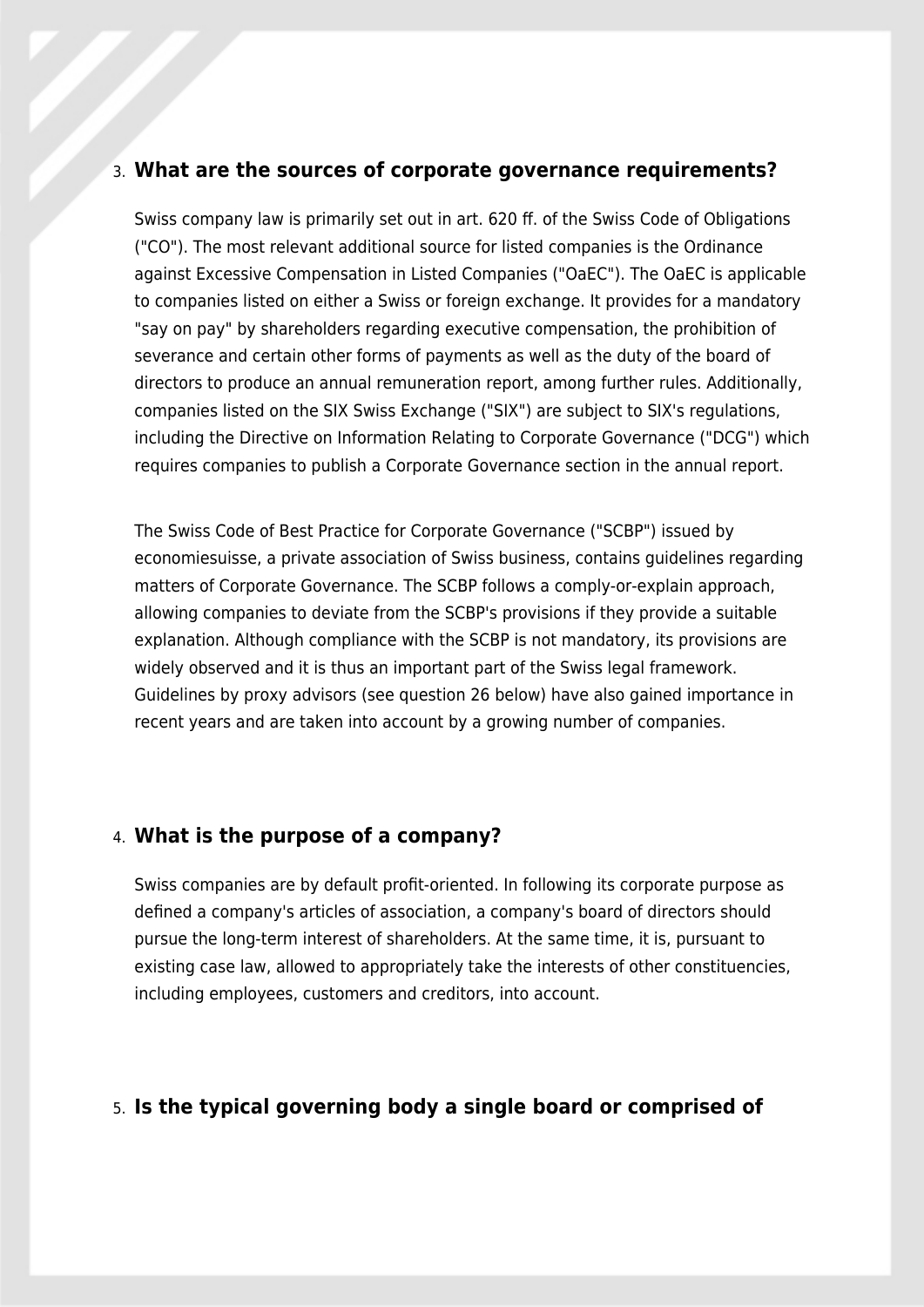#### **more than one board?**

The mandatory governing body of Swiss companies limited by shares is the board of directors. By default, the law provides for a one-tier board system, i.e. the board is responsible for the management of the company and represents the company in relation to third parties.

However, it is possible – and standard for listed or other larger companies – that the board delegates the daily business to the executive management / an executive committee (see question 2 above). This results in a two-tier governance structure in which the board of directors is mainly tasked with the ultimate direction and strategy of the company as well as the oversight over the executive management. The executive management may be personally fully separated from the board, or certain members of executive management (such as the CEO) may also sit on the board (see question 15).

### 6. **How are members of the governing body appointed and removed from service?**

Members of the board are appointed and removed by the general meeting of shareholders, usually upon recommendation of the board of directors. For listed companies, the OaEC requires that board members of listed companies be elected individually and on an annual basis, while for non-listed companies the articles of association may contain different terms. It is not possible for the board to fill vacancies by themselves.

Members of the executive management are appointed and removed by the board of directors.

#### 7. **Who typically serves on the governing body and are there**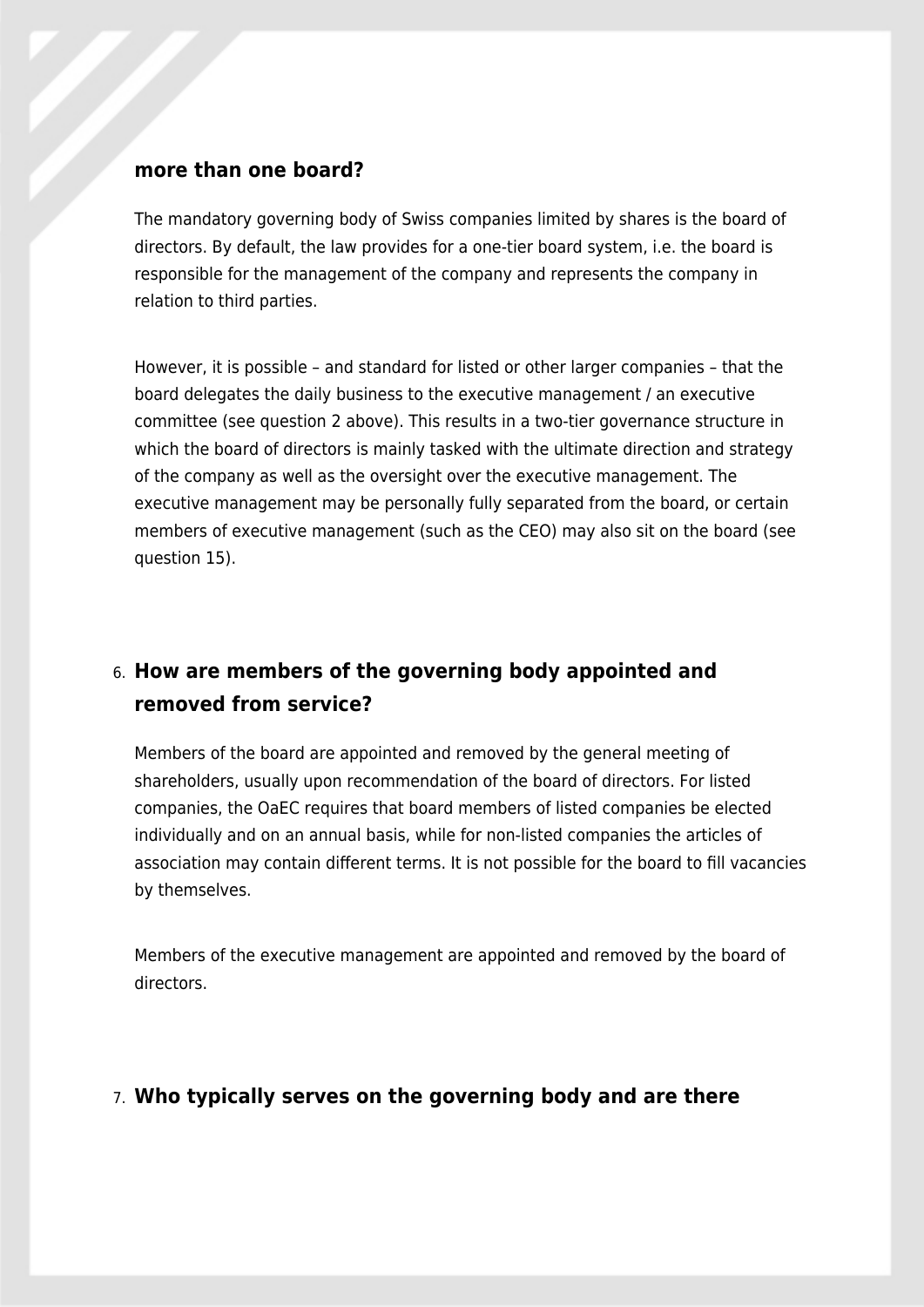## **requirements that govern board composition or impose qualifications for directors regarding independence, diversity or succession?**

The board of directors of larger and in particular listed companies is typically mainly composed of non-executive, outside directors who have entrusted the executive committee with the operation of the company. The SCBP recommends that the majority of the board should be independent, which it defines as non-executive members who have never or at least not for the previous three years been members of the executive committee and who have no, or only minor business relations with the company.

The number of board members is not specifically regulated by law, but minimum and maximum numbers may be imposed by the articles of association. Where there are different classes of shares, the articles of association must stipulate that the holders of each share class are entitled to elect at least one representative to the board.

Swiss law does not require particular knowledge or qualifications (e.g., in strategic, financial or accounting matters) and there are no gender or diversity requirements. In respect to the latter, it is currently proposed to introduce a gender quota on a complyor-explain basis for the board and executive management of listed companies. The SCBP recommends already today that the board of directors should be comprised of male and female members with the necessary abilities to ensure an independent decision-making process in a critical exchange of ideas with the executive management. Also, companies are free to incorporate qualifications into their articles of association and/or the organizational regulations.

## 8. **What is the common approach to the leadership of the governing body?**

Leadership of the board of directors is typically assumed by the chair of the board of directors who must assure that the board fulfills its duties according to the law and the internal regulations and that the relationship between the board and the executive management properly functions. The OaEC requires that the chair of Swiss companies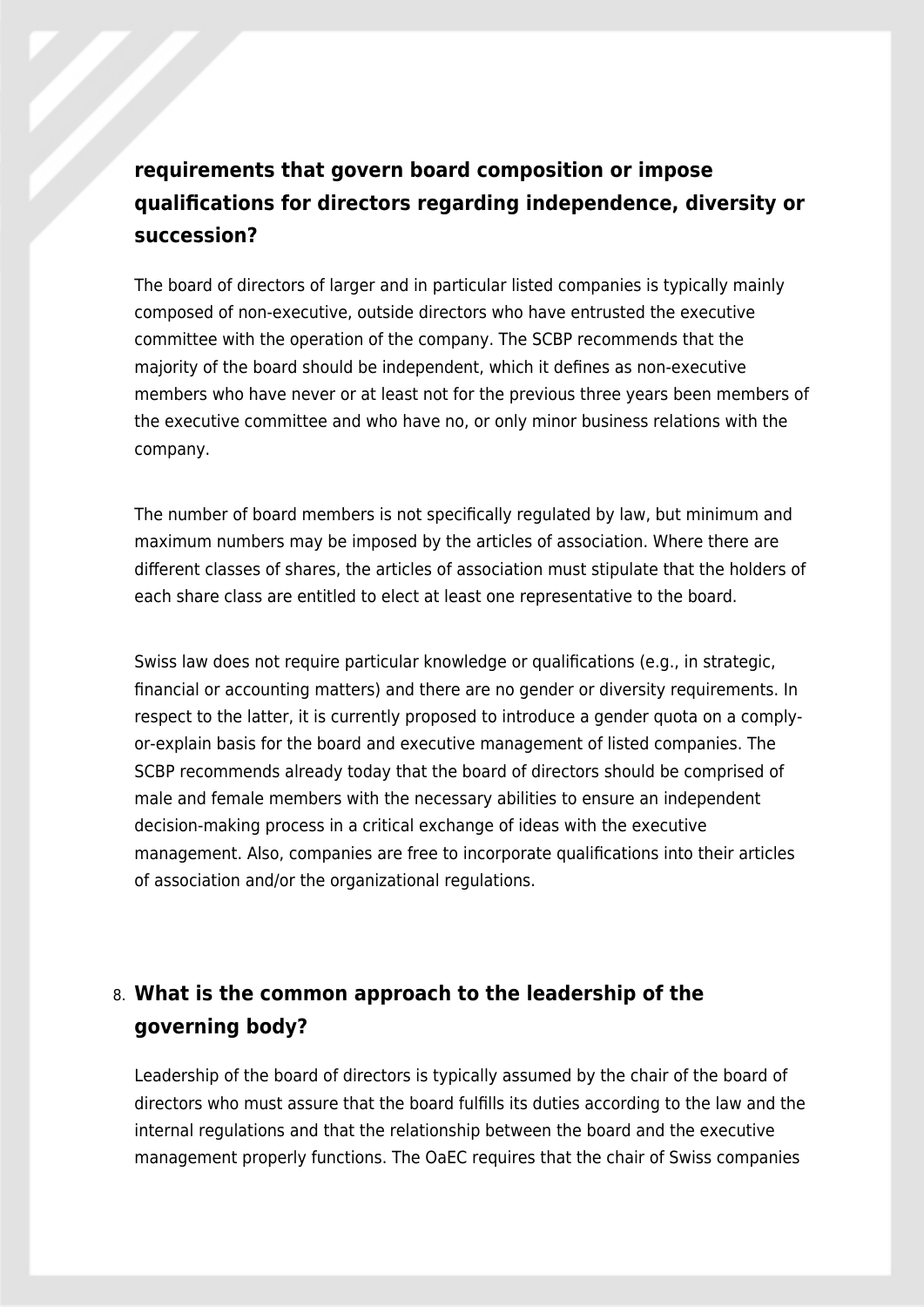listed on a Swiss or foreign exchange is elected by the shareholders' meeting.

Leadership of the executive management is typically assumed by the CEO.

There is an increasing tendency towards the review of the board's performance with external experts.

#### 9. **What is the typical committee structure of the governing body?**

The board of listed companies typically comprises several committees, in particular a compensation, audit and nomination committee. The board may appoint further permanent (e.g., risk, corporate governance) or ad hoc committees. Several tasks may also be combined in a committee.

The OaEC requires a mandatory and annual election by the shareholders of the members of the compensation committee and the articles of association must provide for principle-based rules regarding the powers and responsibilities of the compensation committee. The SCBP recommends that an audit, compensation and nomination committee be established. Other than that, Swiss law does not explicitly provide for mandatory board committees.

#### 10. **How are members of the governing body compensated?**

A cash remuneration of board members is standard, whereby several companies offer (mandatory or optional) stock participation schemes. Such remuneration covers board meetings as well as committee work. No bonuses are paid at the level of the board. For the executive management, see question 13.

Pursuant to the OaEC, listed companies are required to annually submit the board's proposal on the compensation of the board members, the senior management and the advisory board to the shareholders' meeting for a binding vote.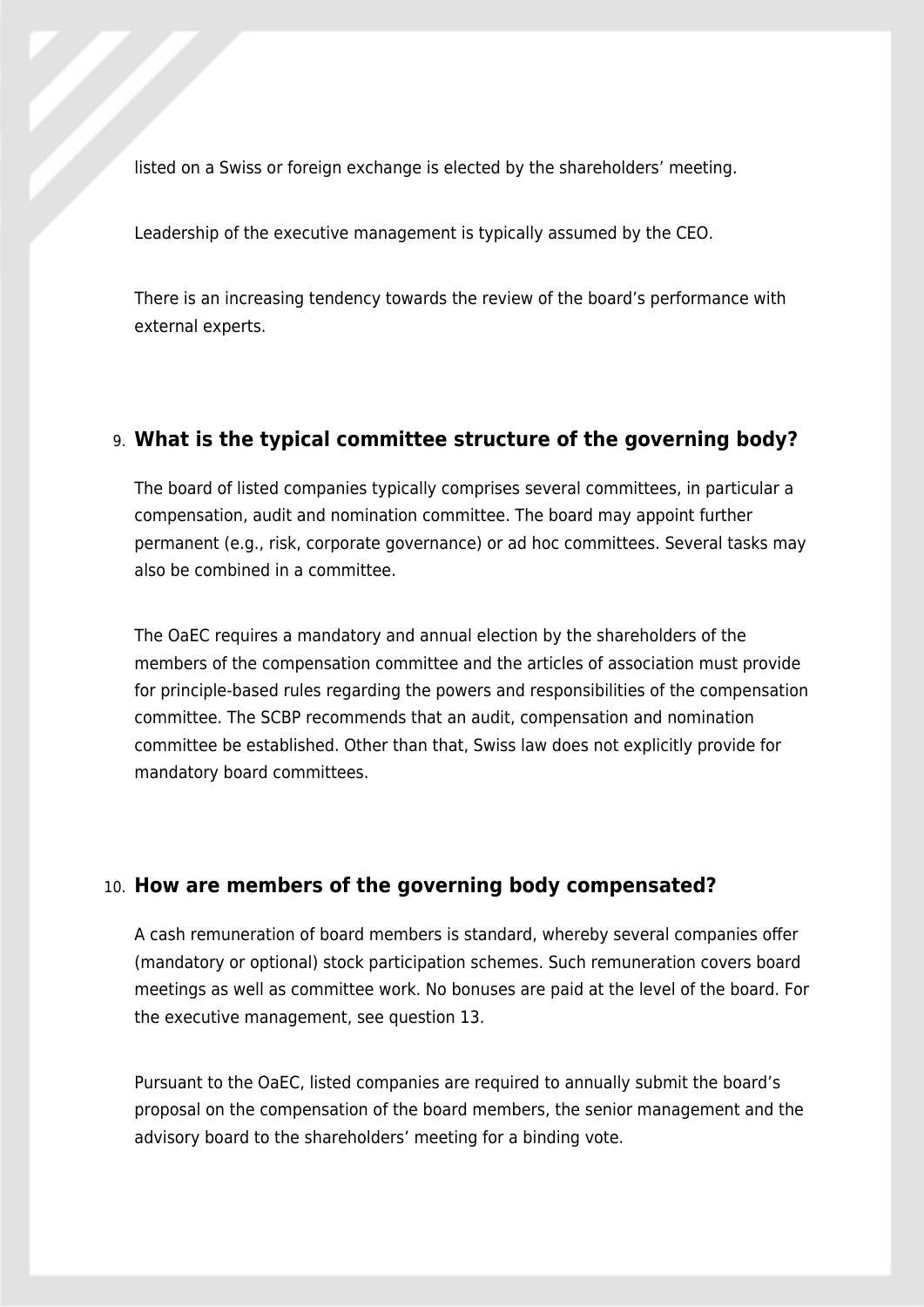### 11. **Are fiduciary duties owed by members of the governing body and to whom are they owed?**

The members of the board and all persons tasked with the company's management (i.e. members of the executive management) have a duty of care and loyalty that requires them to carry out their responsibilities with due care and to safeguard the interests of the Company. These duties are owed to the company (see question 5 regarding relevant constituencies). In addition, the members of the board and executive management are required to treat shareholders under the same circumstances equally.

## 12. **Do members of the governing body have potential personal liability? If so, what are the key means for protecting against such potential liability?**

Members of the board and executive management as well as other persons who have significant influence on the company's decision making process, are jointly and severally liable for damages caused by intentional or negligent breach of their duties. Each member can be held liable with its entire assets. The plaintiff may be any individual shareholder, the company itself or, in the case of the company's bankruptcy, any creditor. In some instances, board members (and third persons who act as such) may also be held criminally liable, including without limitation in case of violation of certain requirements set forth in the OaEC (e.g. payments of prohibited severance benefits).

Key means for protection are the following: (i) Acting in compliance with the business judgment rule, which means that if directors take decisions in a flawless decisionmaking process, on the basis of appropriate information and free from conflicts of interests, then the courts only examine whether a business decision was reached in a sound manner; (ii) setting up D&O insurance, which today is standard in nearly all companies in Switzerland; (iii) entering into appropriate indemnity arrangements, although their enforceability is not fully settled in many respects, and (iv) the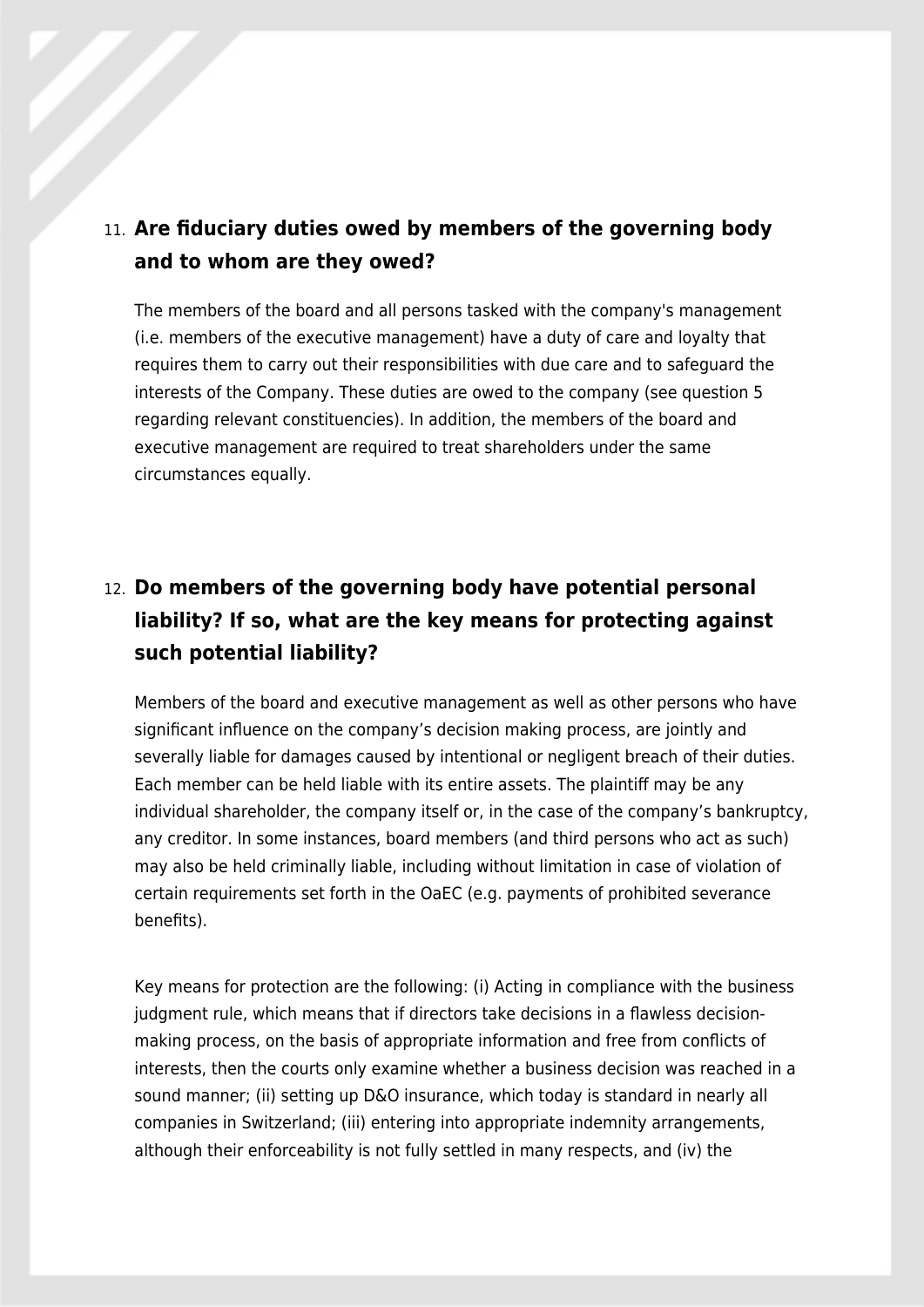shareholders granting discharge to the members of the board of directors and the officers, meaning that they as well as the company are excluded (or at least limited) from bringing forward any action against the directors for facts that were known at the shareholders' meeting.

#### 13. **How are managers typically compensated?**

Although the compensation systems of Swiss listed companies vary significantly, the compensation usually consists of fixed (base salary, normally paid in cash) as well as variable remuneration. The latter typically comprises a short-term and a long-term component. The short-term variable remuneration depends on past performance and is usually paid as an annual cash bonus or in blocked shares. The remuneration granted under long-term incentive plans in most cases consists of equity awards (such as performance share units) which are subject to multi-year vesting periods.

Members of executive management are subject to the compensation rules of the OaEC, see question 10.

#### 14. **How are members of management typically evaluated?**

Members of management are evaluated on the basis of achievement of the targets determined under the applicable short-term and long-term incentive plans. These may be targets regarding the financial and/or share price performance of the company (absolute or relative to the market or industry) or personal performance criteria regarding the relevant member, or a combination of the two. A distinction is often made between different functions or levels of management and depending on whether a member holds a function at group level or for certain regions or business units only.

#### 15. **Do members of management typically serve on the governing**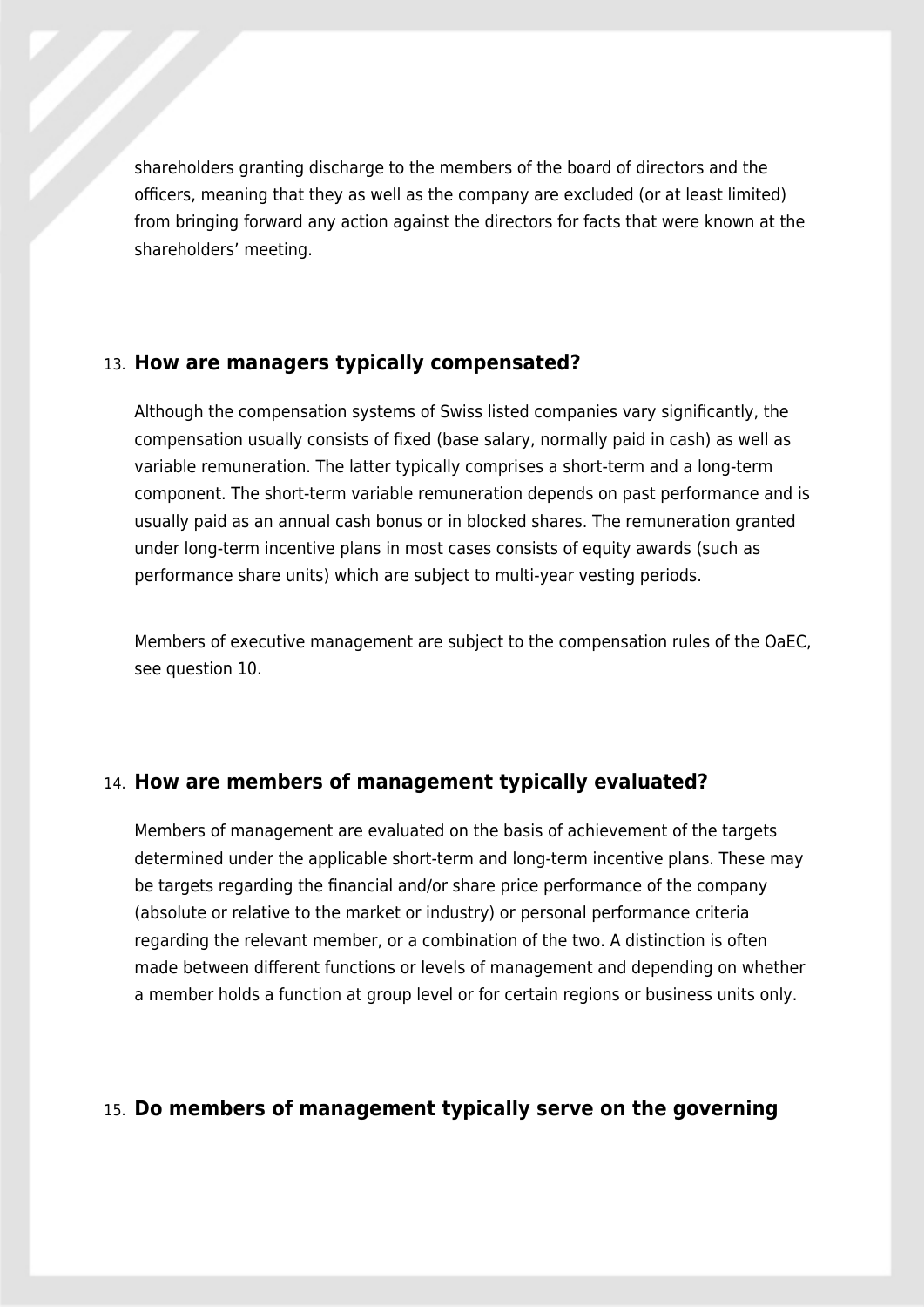#### **body?**

While both solutions are permissible and seen in practice (see question 5), it is nowadays more common that boards of directors are composed exclusively of nonexecutive directors. The SCBP recommends that the board chairmanship and CEO position not be entrusted to one and the same person (dual leadership). Where exceptionally one person performs both functions the board should implement adequate control mechanisms (such as the appointment of a non-executive lead director).

### 16. **What are the required corporate disclosures, and how are they communicated?**

Corporate disclosures are required under a variety of provisions under the CO, the OaEC, other statutes as well as stock exchange rules. A broad distinction can be made between periodic, recurring disclosures and disclosures required upon the occurrence of certain events.

Listed companies are required to prepare and publish an annual report comprising the annual (consolidated and stand-alone) financial statements and a management report. The compensation report required by the OaEC and the corporate governance report pursuant to the DCG are typically included as separate sections in the annual report. The publication of semi-annual (consolidated) interim financial statements is mandatory for companies listed on the SIX, while quarterly financial reporting is voluntary.

Companies listed on the SIX are further required to inform the market of price-sensitive facts (so-called ad hoc publicity) as soon as they occur through both a "pull" (publication on the company's website) and a "push" (distribution by e-mail) system so as to ensure equal treatment of market participants. Companies may postpone the publication under certain limited circumstances only.

SIX stock exchange regulations require that members of the board of directors and executive management report transactions in the company's equity securities or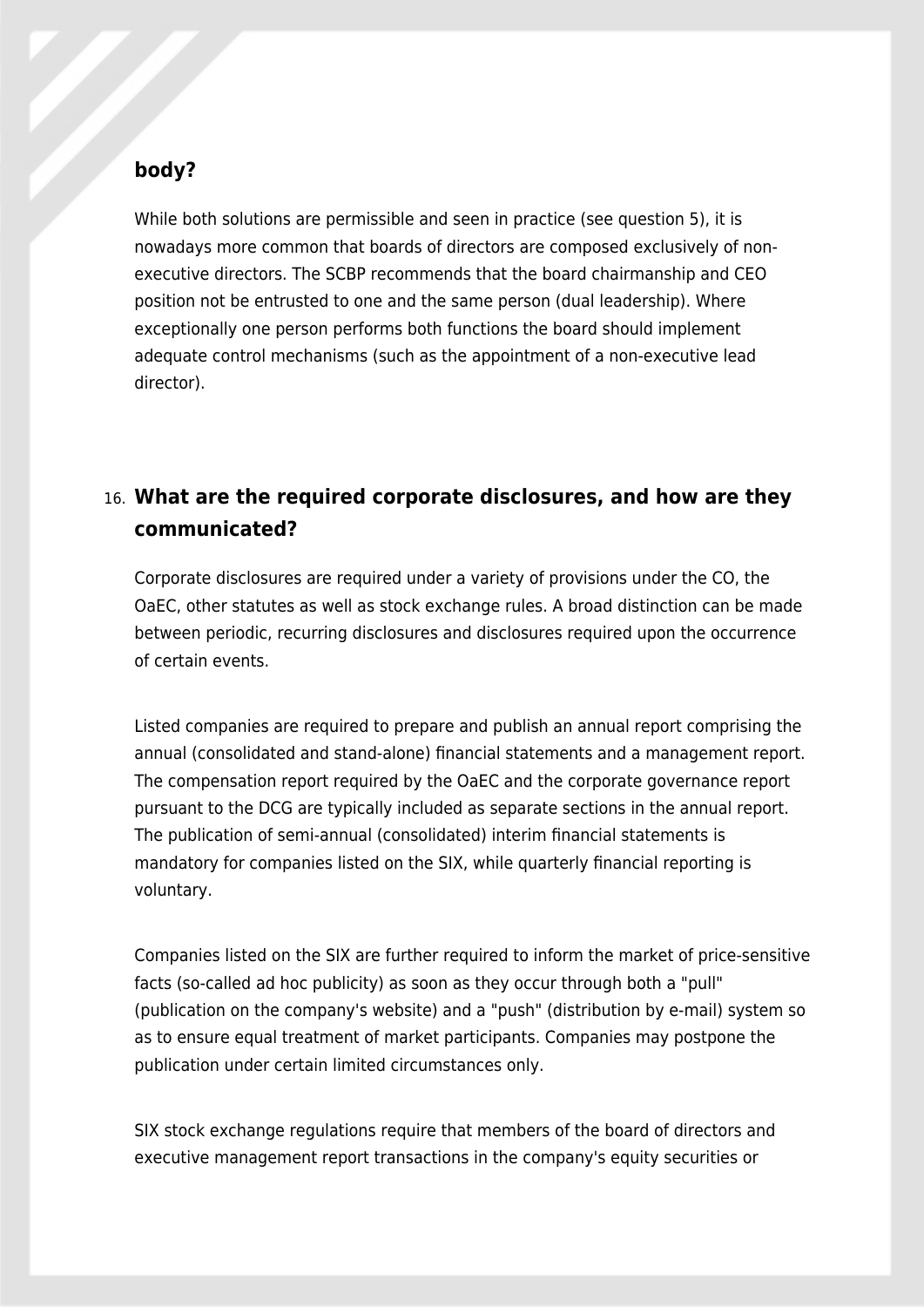financial instruments related thereto (including transactions by related parties if made under the significant influence of the relevant member) to the company. The company must submit information regarding such transactions through an electronic reporting platform.

In addition to the above, SIX's regulations also require companies to provide certain information on their websites (such as a corporate calendar) and provide for a number of regular reporting obligations. Specific reporting obligations apply to issuers of certain instruments such as bonds and derivatives.

### 17. **How do the governing body and the equity holders of the company communicate or otherwise engage with one another?**

The primary forum for communication and engagement between the board of directors and the shareholders of a company is the ordinary shareholders' meeting, where shareholders are entitled to request information regarding the company's affairs to the extent required for the exercise of shareholder rights and subject to confidentiality requirements. Information is otherwise mainly provided by the means described under question 16 above. The board of directors may also engage with individual investors directly but may only do so within the boundaries of the law, particularly the principle of equal treatment of shareholders and where information is shared, restrictions under insider laws and stock exchange regulations relating to ad hoc publicity.

### 18. **Are dual or multi-class capital structures permitted and how common are they?**

Swiss law is rather flexible when it comes to equity (and debt) capital structures and it is permitted to issue several classes of shares as well as debt instruments. It is, however, only allowed to create voting shares by attributing them different nominal values (meaning that all shares technically carry one vote but have different dividend rights). Moreover, it is also possible to issue participation certificates, which do not bear any voting rights. According to a study conducted by a Swiss proxy advisors for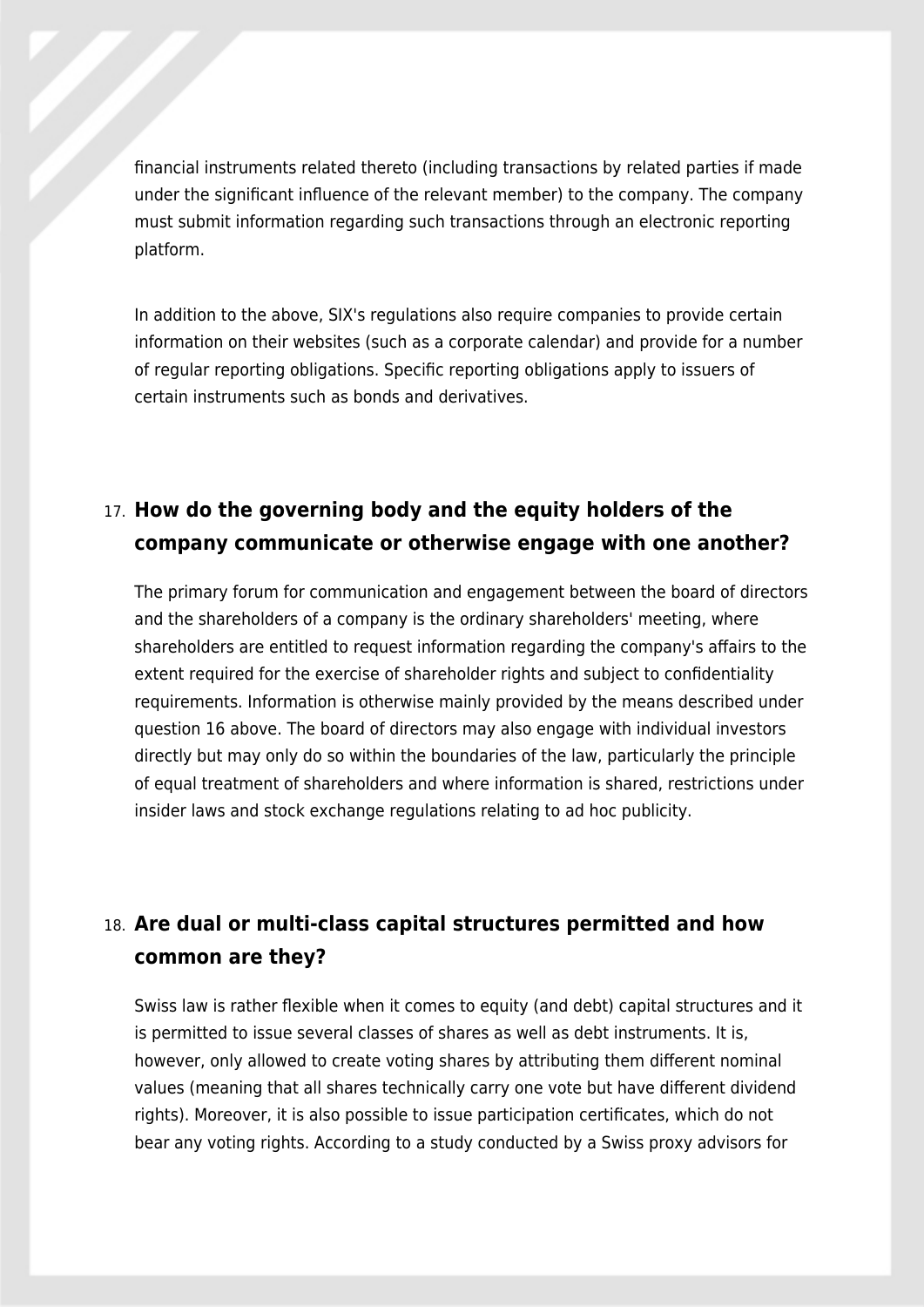the year 2016, approx. 14 percent out of the 168 reviewed listed companies have made use of this possibility; the overall trend is, however, towards the principle of 'one share one vote', i.e. capital structures in which the voting power is in proportion to the respective capital share. Only very few companies have issued participation certificates.

### 19. **What percentage of public equity is held by institutional investors versus retail investors?**

It is difficult to make an accurate statement in this regard as there are no reliable and up-to-date statistics available. However, estimates and approximations indicate that more than half of public equity is held by institutional investors.

# 20. **What matters are subject to approval by the shareholders and what are the typical quorum requirements and approval standards? How do shareholders approve matters (e.g., voted at a meeting, written consent)?**

According to the CO, the following matters are subject to the approval by the general meeting of shareholders:

- $\circ$  adoption and amendment of the articles of association:
- $\circ$  appointment or removal of the members of the board and the auditors;
- $\circ$  approval or rejection of the management report, including, if applicable, the consolidated financial statements;
- $\circ$  approval or rejection of the use of the balance sheet profits and, in particular, the declaration of dividends;
- $\circ$  discharge of the members of the board from liability; and
- $\circ$  matters that are by law (such as the OaEC or the Merger Act) or by the articles of association reserved to the shareholders' meeting.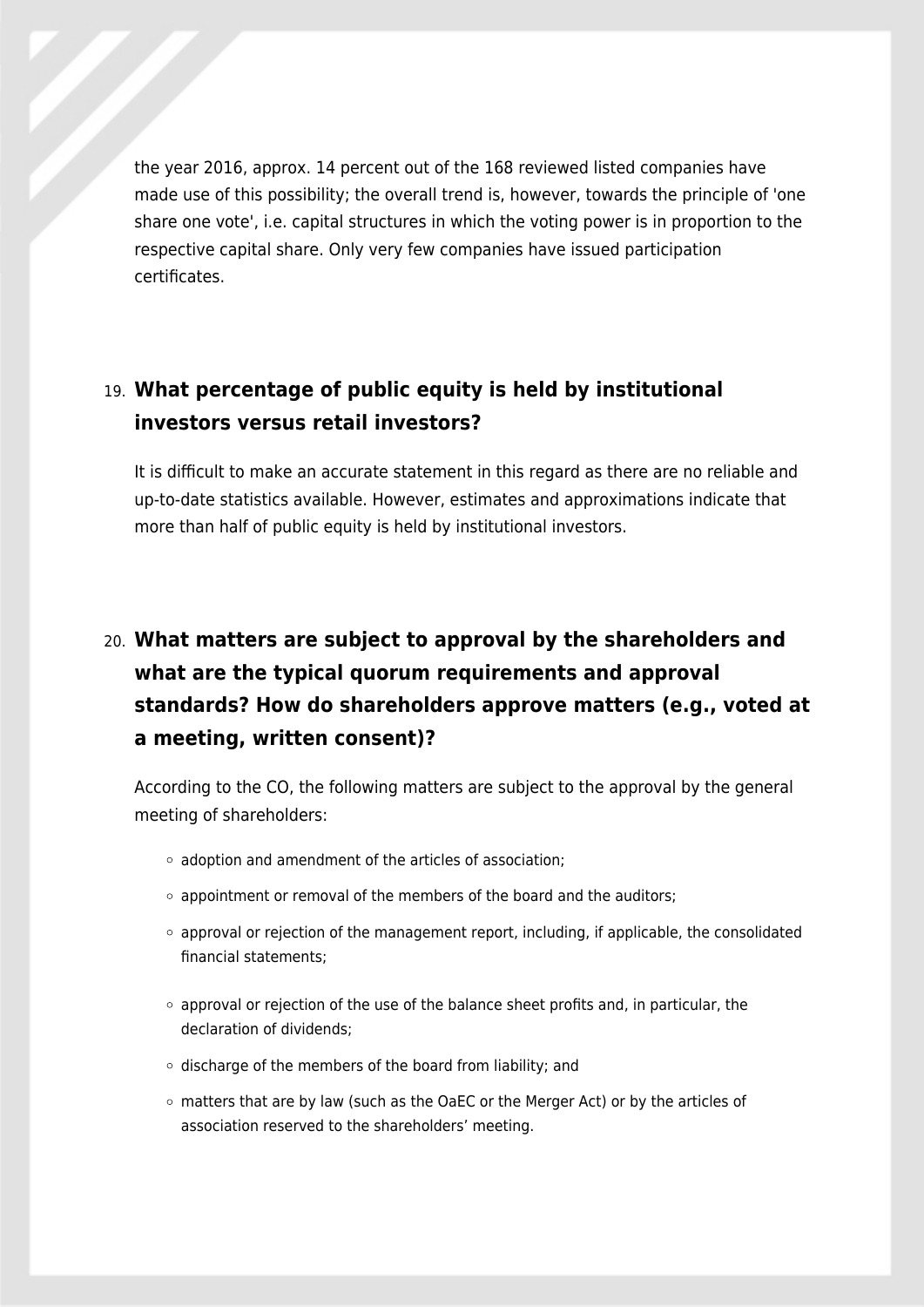Unless otherwise provided by law or the articles of association, the general meeting passes resolutions by an absolute majority of the voting rights represented. The CO sets out certain important matters, such as but not limited to the amendment of the purpose of the company, the restriction of the transferability of registered shares or the dissolution of the company, for which at least two-thirds of the voting rights represented and an absolute majority of the nominal value of shares represented are required. The articles of association quite often change the default majority into a relative majority (i.e. abstentions do not count as votes cast) and sometimes contain other deviations (e.g. additional supermajority requirements).

Shareholders may only resolve on matters by voting on physical meetings. However, representation by proxy, namely instruction to the independent proxy, is generally permitted.

### 21. **Are shareholder proposals permitted and what requirements must be met for shareholders to make a proposal?**

Individual shareholders or group of shareholders representing shares with a total a par value of at least 1 million Swiss francs or, if lower, 10 per cent of the share capital, may request that an agenda item together with a proposal be included in the invitation. The articles of association may contain a lower threshold and the SCBP states that in case the general meeting of shareholder reduces the par value of shares through repayment, the board of directors should review whether it would be appropriate to adjust the required threshold. In addition, each shareholder may submit a proposal under an existing agenda item directly at the shareholders' meeting.

### 22. **May shareholders call special meetings or act by written consent?**

Individual shareholders or group of shareholders representing 10 per cent of the share capital, may request that an extraordinary shareholders' meeting be convened. The articles of association may again contain a lower threshold.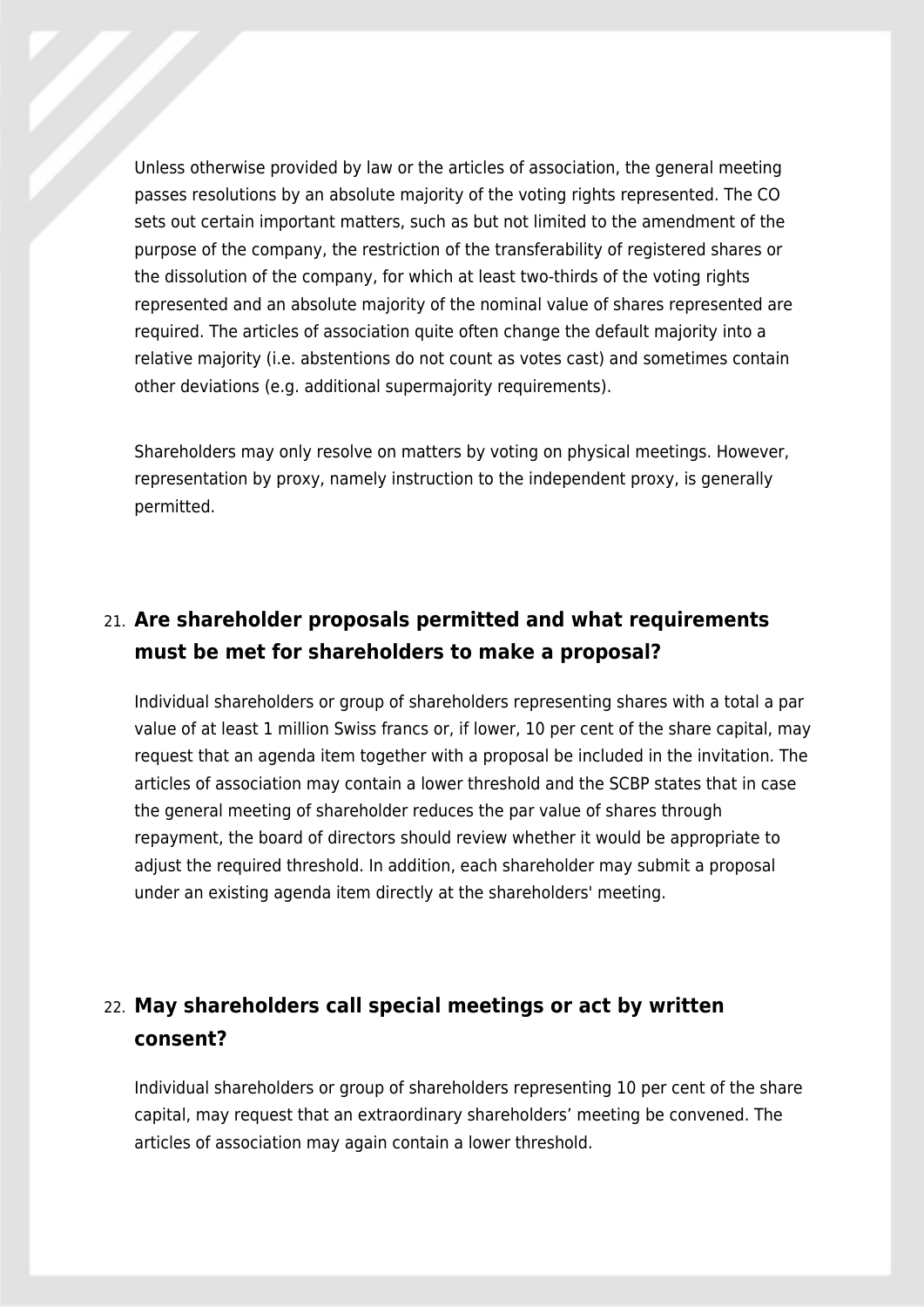#### 23. **Is shareholder activism common and what are the recent trends?**

With almost 30 shareholder initiatives between 2010 and 2017, Switzerland is a key European target for activist shareholders. Since 2012, such initiatives in Switzerland have more than doubled.

#### 24. **What is the role of shareholders in electing the governing body?**

The general meeting of shareholders is responsible for the election of the members of the board of directors, usually upon proposal of the board of directors (see question 6 above).

### 25. **Are shareholder meetings required to be held annually or otherwise, and what information needs to be presented?**

Swiss companies must hold an annual shareholders meeting within six months after the close of the business year and may hold further (extraordinary) shareholders meetings, if necessary. Each shareholder has the right to receive each year a copy of the audited (consolidated and stand-alone) financial statements of the company, the management report the compensation report, and the audit report of the auditors (typically all included in the annual report). In addition, each shareholder has the right to ask questions to the board of directors and the auditor during the general meetings. Information requested by the shareholder has to be provided to the extent such information is necessary for the shareholder to exercise its rights. Disclosure of information can be refused if it jeopardizes the business secrets or other worthy interests of the company.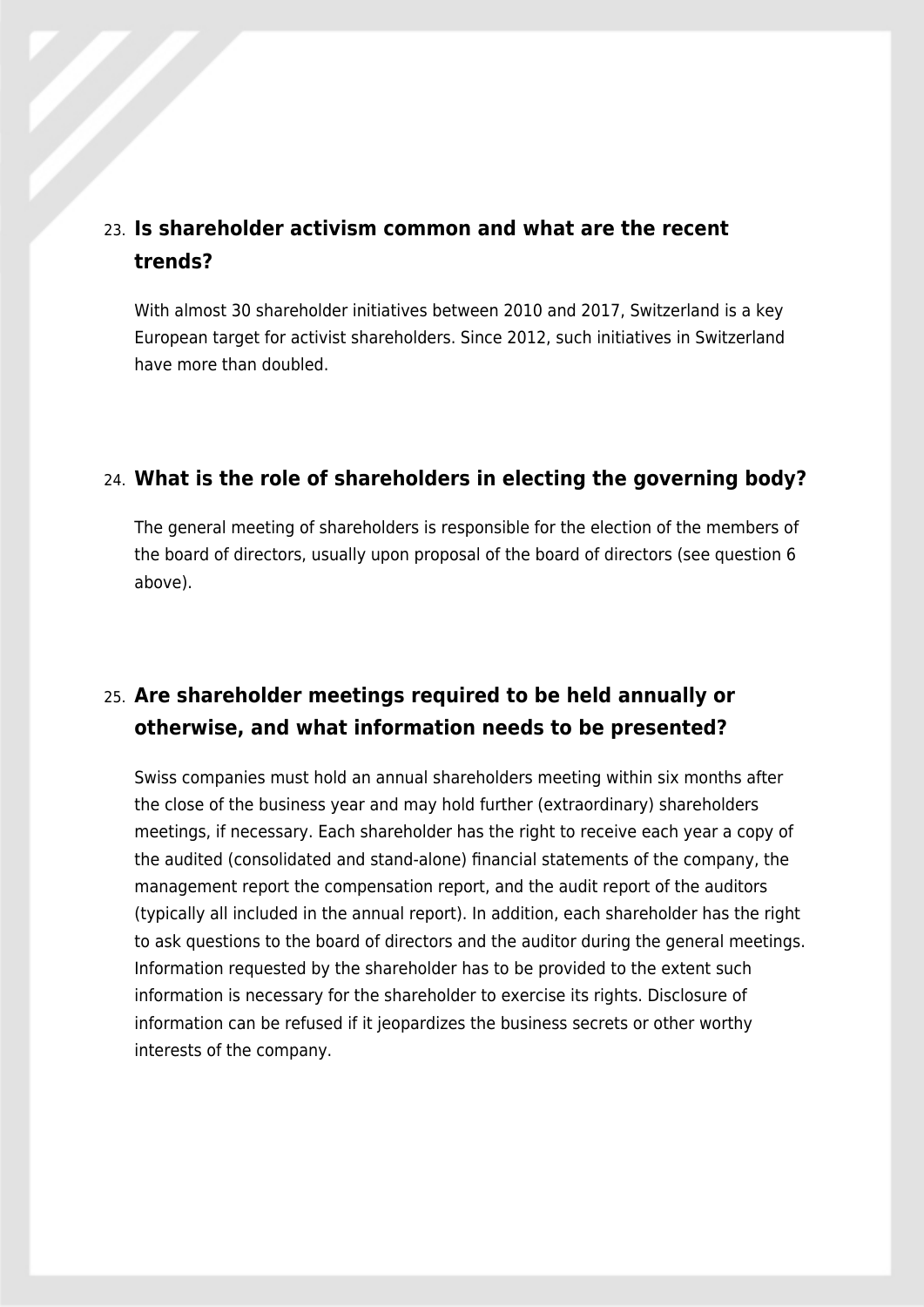### 26. **Do any organizations advise or counsel shareholders on whether to approve matters?**

Proxy advisors, including international players such as ISS and Glass Lewis as well as national players such as Ethos or SWIPRA, usually provide shareholders with voting recommendations for each agenda item on the agenda for the general meeting of listed companies. Some big institutional investors also issue their own advice and recommendations.

## 27. **What role do other stakeholders, including debt holders, employees, suppliers and customers and the government, typically play in the corporate governance of a company?**

Other stakeholders are typically not formally involved in the corporate bodies of a company; in particular, Swiss law does not provide for formal employee representation on the board of directors. However, stakeholder interests may be taken into account in decisions of corporate bodies (see question 27). In addition, similar to other European jurisdictions, Swiss corporate law provides for specific protections for creditors, namely capital maintenance provisions, which the board of directors must observe in the interest of creditors.

# 28. **What consideration is given to environmental and social issues, including climate change, sustainability and product safety issues, and are there any legal disclosure obligations regarding the same?**

Swiss law currently does not contain specific legal disclosure regulations on such issues. Companies can, however, include certain information in their annual report on a voluntary basis. In particular, companies with a primary listing on the SIX Swiss Exchange can opt in a sustainability report according to an internationally recognized standard, which is published on the SIX website and binds the issuer.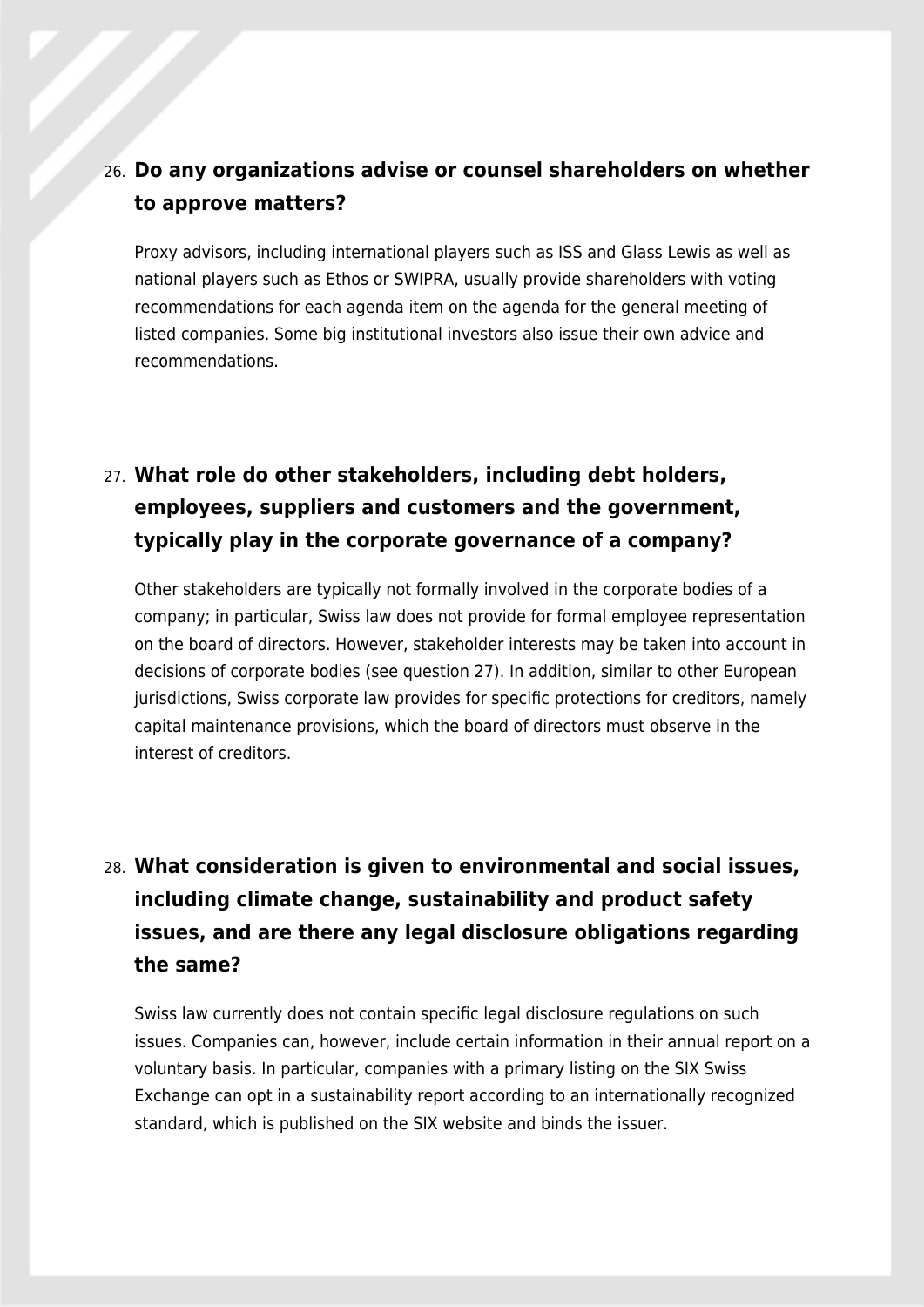Furthermore, several legal changes are currently proposed that deal with such issues. The most far-reaching is a popular initiative regarding corporate social responsibility, which, if adopted, would oblige companies to implement stricter standards regarding human rights and the environment in their worldwide activities.

### 29. **How are the interests of shareholders and other stakeholders factored into decisions of the governing body?**

Swiss company law allows a board to take into account both the interests of shareholders as well as the interests of the company with all its stakeholders (see question 4). Accordingly and if consistent with the long-term interests of shareholders, a company's board of directors will typically appropriately consider all stakeholders within the framework of good corporate management.

## 30. **Do public companies typically provide earnings guidance on either a quarterly or annual basis?**

Earnings guidance is provided by several Swiss companies although it is not a general standard. Among companies who do publish guidance, the level of detail, metrics as to which guidance is given and intervals/timeframes vary. Some companies give guidance on an annual basis (i.e., for the next financial year) with quarterly or semi-annual updates, while others do so with respect to a different timeframe (typically medium term).

### 31. **May public companies engage in share buybacks and under what circumstances?**

Listed companies may engage in share buybacks subject to certain limitations under corporate and financial markets laws. Unless shareholders authorize the cancellation of shares, treasury shares are limited to 10% of the issued share capital and freely